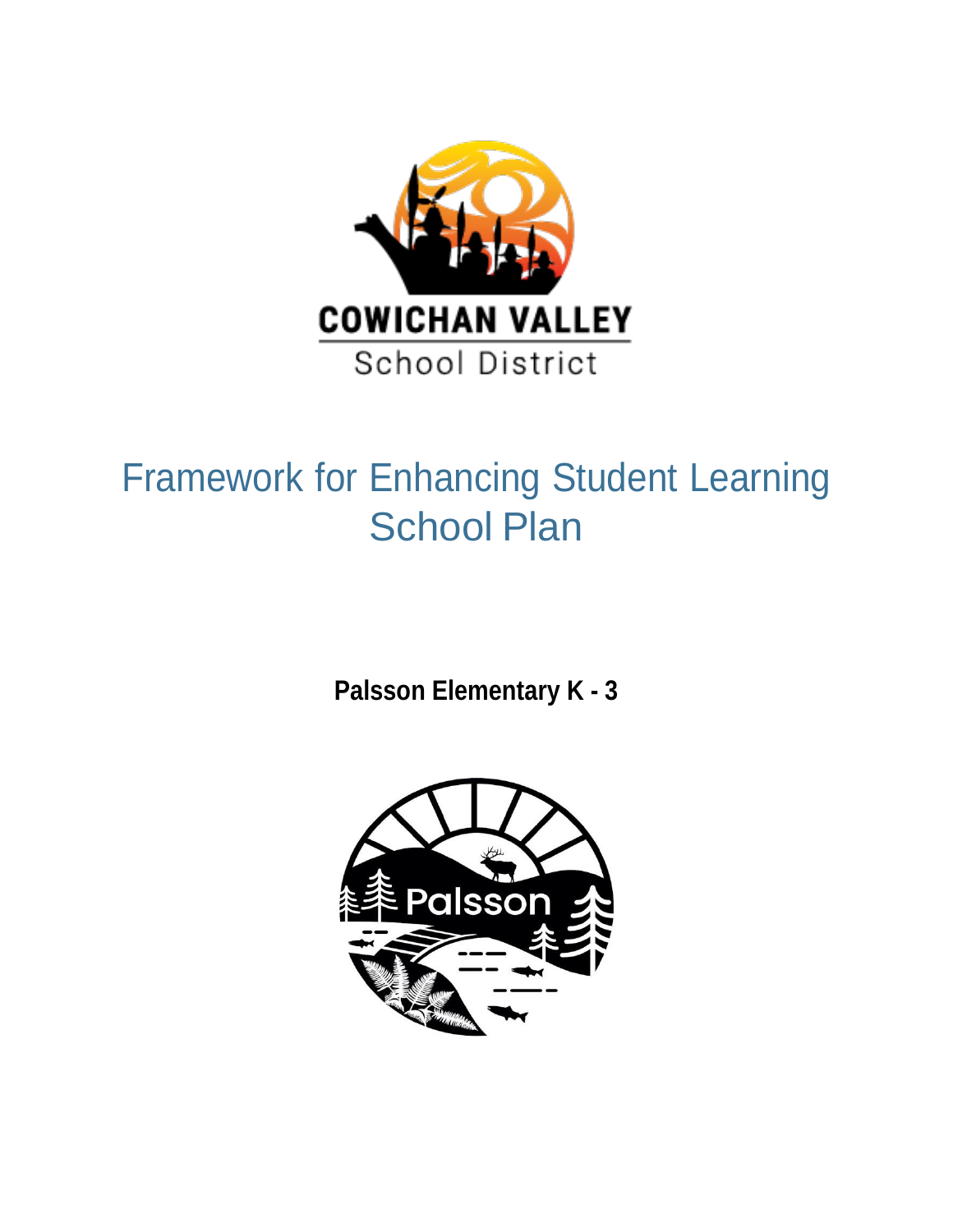

## **Our Story**

Palsson Elementary School has approximately 183 students for the 2021 – 2022 school year. Our students are currently organized into 9 divisions in Kindergarten to Grade 3. Our school is unique in being the only K-3 school in our district. Our students reflect a diverse range of abilities, needs and socio-economic backgrounds. Palsson is the only primary school in the town of Lake Cowichan, a growing community. We have a before and after school care program on site as well as a thriving Strong Start program for 0-to-5-year-olds. In the latter half of 2021 we will have a daycare facility built on site that will provide 27 pre-school spaces.

Palsson school is located on the traditional unceded lands of the Ts'uubaa-asatx people, we appreciate and value the connectedness we have to this land where we live, learn, and play. We enjoy a positive connection to our community. Our school property includes Friendship Forest with Oliver Creek, a fish bearing stream. The forest provides our school and greater community with so much natural beauty to enjoy. It is a treasure that our students and teachers explore daily on their journey of learning. We have two outdoor learning spaces that staff and students use to take the learning outside. Students also enjoy these spaces during outside playtime to sit and visit with friends or use for imaginative play. Our staff has engaged with deeper learning around the British Columbia Early Learning Framework and are working to incorporate its elements into their practice of play-based learning. We all work collaboratively to maximize the potential of each learner. Growth is fostered and encouraged, with the social, emotional, educational needs and abilities of each child in mind. This occurs within our safe and caring environment.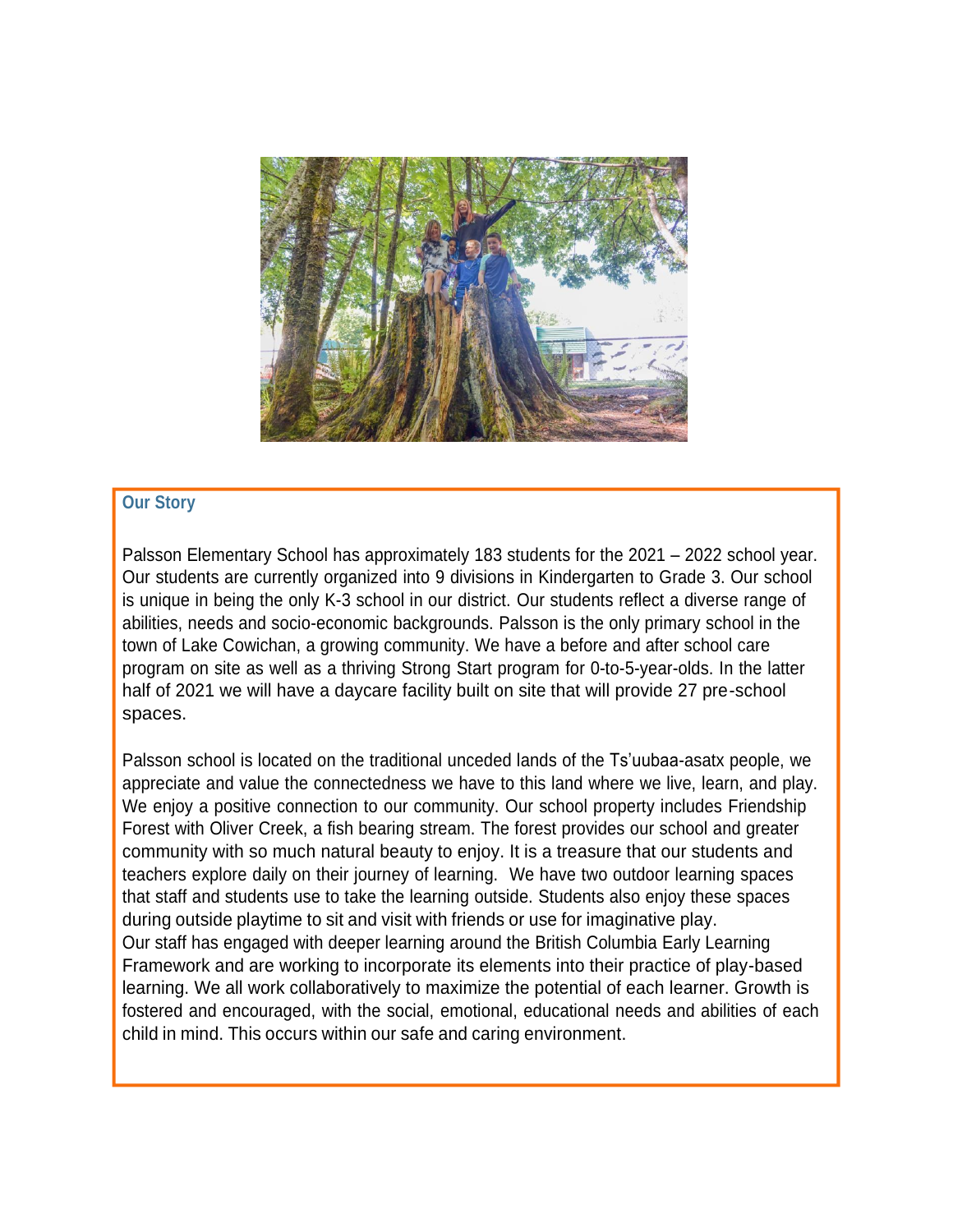

## **Our Learners**

## **Our Strengths as Learners (students & staff**):

Relationships, growth mindset, strong feeling of school community, inclusive and supportive, nature loving, engaged and joyful.

Students expressed their thoughts with statements like:

- I love my teacher
- I'm so happy to be back
- <sup>I</sup> wish school wasn't over
- The best part of school is seeing my friends and teachers
- I can't wait to learn about that
- Can we stay in the forest longer

Staff upon reflection of our past school goals shared what they are wanting to focus on:

- Deeper exploration of the Early Learning Framework
- Leadership opportunities for the grade <sup>3</sup> students
- Focus on <sup>5</sup> elements of play-based learning
- $K 3$  Early literacy strategies Explicit teaching of the 5 foundations of reading
- Environmental stewardship
- Continuing the exploration of the First Peoples Principles of Learning

Our Student Learning Survey data of grade 3's showed that 99% of students felt they belonged at school. (Is school a place where you feel like you belong?) The data also showed that 100% of students surveyed felt 4 or more adults cared for them at the school. (How many adults do you think care about you at your school?)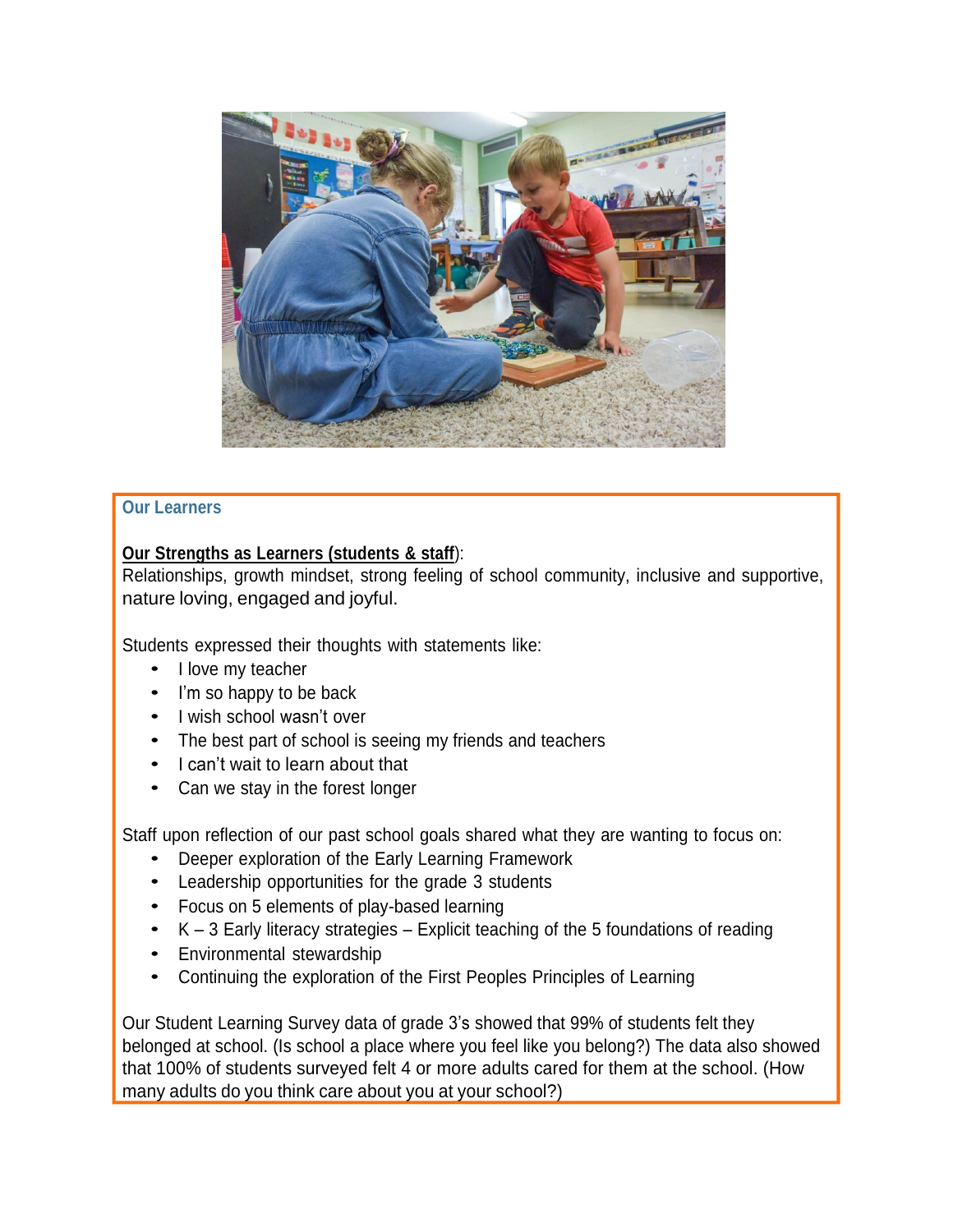## **Our Stretches as Learners (students & staff**):

Based on our school assessment data from the Early Success Screen, 79% of Kindergarten students are ending the year proficient or extending in skills. But this growth does not continue through grade 1, 2, or 3.

The stretches are in literacy (Reading & Writing) for grades 1, 2, & 3.

#### **Assessment Report (Totals)** Printed on Tuly 5, 2021 10:49:20

|          | Emerging              | 2 Developing | 3 Proficient | 4 Extending | 5 Insufficient Evidence | Tota |
|----------|-----------------------|--------------|--------------|-------------|-------------------------|------|
|          | Grade 01 Reading 2021 |              |              |             |                         |      |
| Snapshot | 12(32%)               | 10 (27%)     | 10 (27%)     | 5(13%)      | $0(0\%)$                | 37   |
|          | Grade 02 Reading 2021 |              |              |             |                         |      |
| Snapshot | 16 (42%)              | 2(5%)        | 12 (31%)     | 7(18%)      | $1(2\%)$                | 38   |
|          | Grade 03 Reading 2021 |              |              |             |                         |      |
| Snapshot | 15 (51%)              | 5(17%)       | 1(3%)        | 7(24%)      | 1(3%)                   | 29   |

Data for Reading states:

- o Grade 1 59% are in the Emerging or Developing range with 41% proficient or above.
- o Grade 2 47% are in the Emerging or Developing range with 49% proficient or above.
- o Grade 3 68% are in the Emerging or Developing range with 25% proficient or above.

#### **Assessment Report (Totals)** Printed on July 5, 2021 10:47:33

|                               | 1 Emerging | 2 Developing | 3 Proficient | 4 Extending | 5 Insufficient Evidence | Total |  |  |  |  |
|-------------------------------|------------|--------------|--------------|-------------|-------------------------|-------|--|--|--|--|
| Grade 01 Writing Updated 2021 |            |              |              |             |                         |       |  |  |  |  |
| Snapshot                      | 6 (16%)    | 13 (35%)     | 16 (43%)     | 2(5%)       | $0(0\%)$                | 37    |  |  |  |  |
| Grade 02 Writing Updated 2021 |            |              |              |             |                         |       |  |  |  |  |
| Snapshot                      | 13 (34%)   | 13 (34%)     | 10 (26%)     | 1 (2%)      | $1(2\%)$                | 38    |  |  |  |  |
| Grade 03 Writing Updated 2021 |            |              |              |             |                         |       |  |  |  |  |
| Snapshot                      | 10 (35%)   | 14 (50%)     | $3(10\%)$    | 1 (3%)      | $0(0\%)$                | 28    |  |  |  |  |

Data for Writing states:

- o Grade 1 51% are in the Emerging or Developing range with 48% Proficient or above.
- o Grade 2 68% are in the Emerging or Developing range with 28% Proficient or above.
- o Grade 3 85% are in the Emerging or Developing range with 13% Proficient or above.

Our evidence clearly tells us that we need to invest more structured time and specific resources and strategies to these grade levels to help increase the abilities of our academically vulnerable learners. Included in this will also be in depth professional development for teachers at these grade ranges to support them in the implementation of these strategies.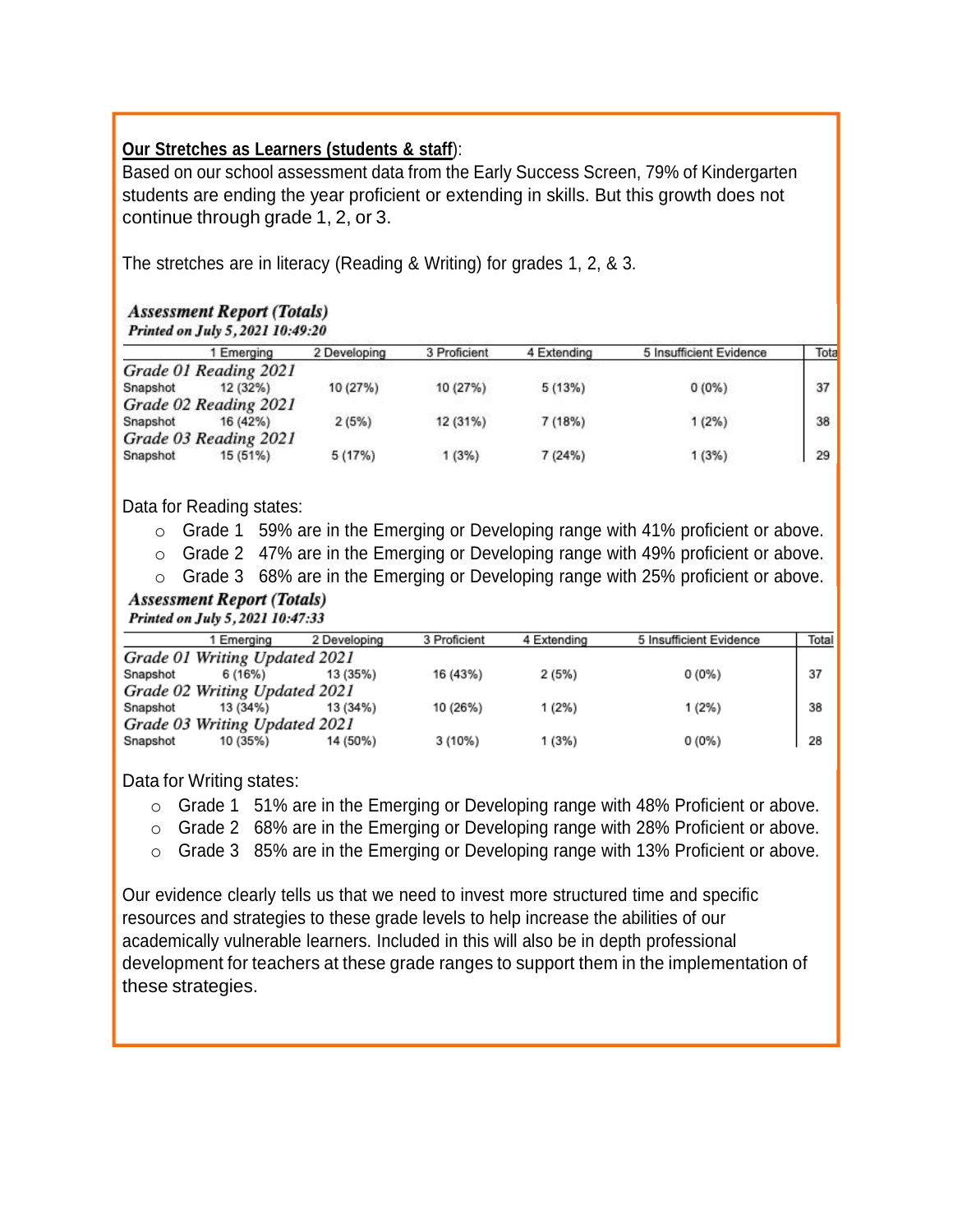#### **Our Goals**

Based on the needs in our school (our stretches) and the Strategic Plan, here is what we will focus on to enhance the success for our learners.

We will be focusing on foundational learning in literacy.

**Goal**: Literacy – Our goal is to improve the reading and writing literacy abilities and level of retention for all students  $K - 3$ .

## **Actions**:

We will be addressing the need for a more complete and sustainable data set to inform our practice. We will be implementing a yearly assessment plan. We will also be reviewing these data sets multiple times throughout the year to then guide our practice with all our schoolbased team members. We will be reviewing early assessments to see how they correspond with this year's end of year data. Due to Covid and the challenges that entailed we know that we are not necessarily looking at a complete and accurate data set. But we need to think creatively and proactively about how we will overcome the academic shortfalls that this pandemic may have contributed too.

#### **Yearly plan for assessment**:

- Reading assessments at every grade level <sup>3</sup> times per year End Sept/ Mid Jan./Mid May
- Writing assessments at every grade level <sup>3</sup> times per year End Sept/ Mid Jan./Mid May
- Oral language assessments at every grade level <sup>2</sup> times per year Mid Oct./ Start Feb.
- School based numeracy assessment at every grade level 2 times per year (to be determined – assessment tool finalized)
- Review of results with grade specific teams after each assessment period.

#### **Other actions needed**:

\*Review and analyze end of year and Sept. data to plan specific and targeted instructional plans and apply intensive interventions where needed.

\*Use evidence-based literacy strategies in all grades

\*Staff participate in "Supporting the Independent Reader" district professional development opportunities

\*Explicit teaching of the 5 critical reading components (Phonemic Awareness, Phonics, Fluency, Vocabulary and Comprehension)

# **Measures**:

PM Benchmarks **Heggerty** District Reading and Writing assessments